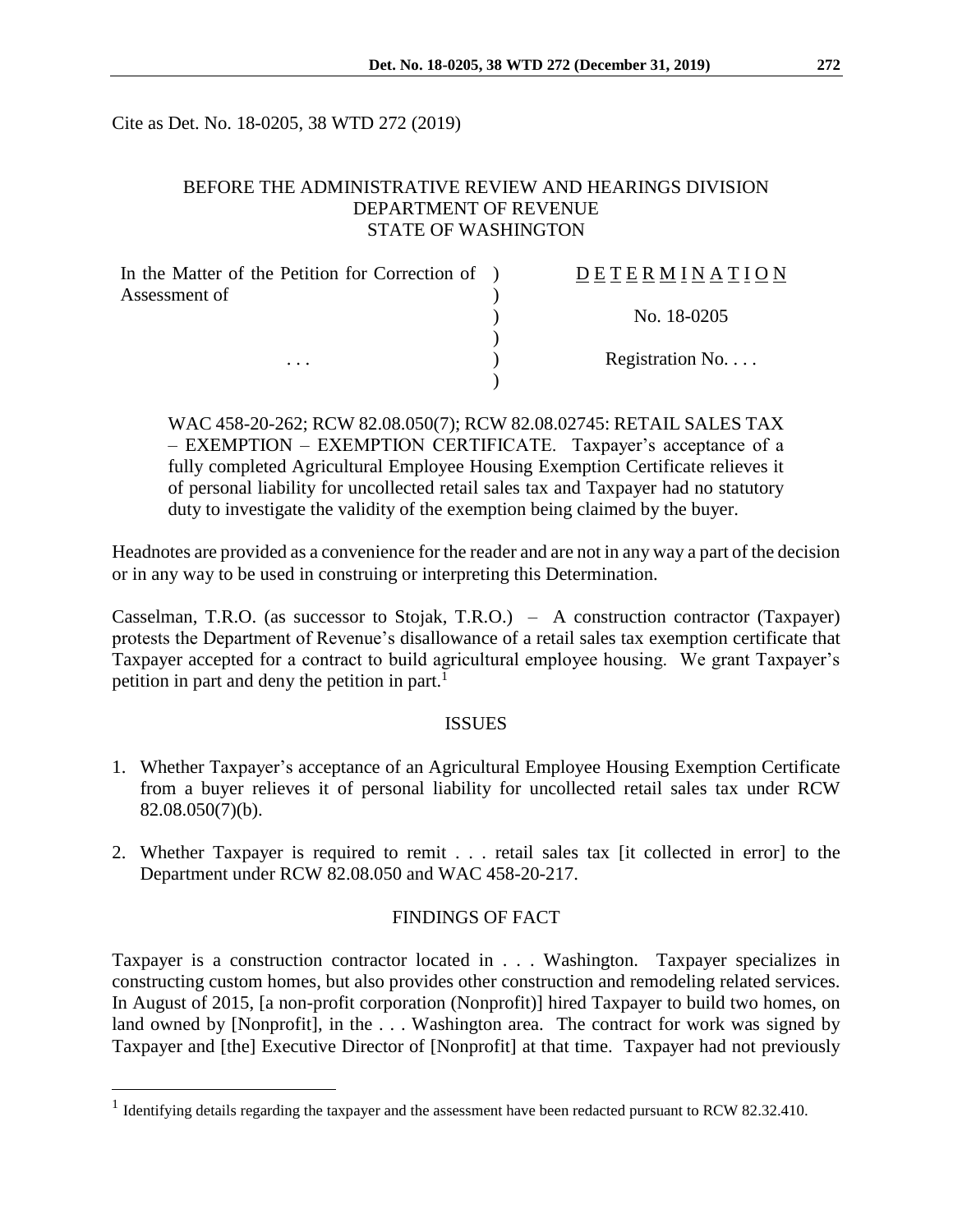done work for [Nonprofit], so Taxpayer met with [the Executive Director], who explained the program to Taxpayer.

At the start of the project, [Nonprofit] provided to Taxpayer a "Farmers' Certificate for Wholesale Purchases and Sales Tax Exemptions" . . . signed by [the Executive Director].<sup>2</sup> The exemption certificate appeared to Taxpayer to be fully completed, and Taxpayer accepted it. The Farmers' Certificate contains ten types of retail sales tax exemptions and requires the appropriate box be checked. In this case, Agricultural Employee Housing was checked as the claimed exemption. The Farmers' Certificate that Taxpayer offered to the Department contained the following information (with the responses shown in italics):

## Page  $1:3$

Items purchased:

*The retail sales tax exemption is available for these items:*

- *Constructing, repairing, decorating, or improving new or existing buildings or structures used as agricultural employee housing.*
- *Tangible personal property that becomes an ingredient or component of a building or structure used as agricultural employee housing during the course of the construction, repairing, decorating, or improving.*

Is the agricultural employee housing being built on agricultural land?  $\Box$  Yes x *No* If yes, please provide parcel number:

Page 2:

 $\overline{a}$ 

Tax Registration Number (TRA) (if applicable): *. . .* Type of Entity  $\Box$  Individual/Sole Proprietor x *Corporation*  $\Box$  LLC/LLP  $\Box$  Partnership  $\Box$  Other (explain) Name of Buyer: *. . .* Farm Name: Mailing Address: *. . .* Authorized Signature: *. . .* Date: *3/9/11* Title: *Executive Director* Phone Number: . . .

The Farmers' Certificate contained the following notice after the data element section:

A seller who accepts this completed certificate is relieved of the responsibility to collect retail sales or use tax unless the seller fraudulently fails to collect the tax or solicits the purchaser to participate in unlawfully claiming the exemption.

<sup>&</sup>lt;sup>2</sup> The exemption certificate provided by Taxpayer in connection with this review appears to be a prior version of the exemption certificate currently on the Department website. Nevertheless, the data elements shown on the exemption certificate in the "Retail Sales Tax Exemption" section are identical to those on the current form. The current Department form, Farmers' Certificate for Wholesale Purchases and Sales Tax Exemptions, can be found on the Department website at:

https://dor.wa.gov/sites/default/files/legacy/Docs/forms/ExcsTx/ExmptFrm/FarmersRetailSlsTxExmptCert.pdf, (site last visited June 27, 2018).

<sup>&</sup>lt;sup>3</sup> Taxpayer received the form condensed into one page. The one page contained all relevant data elements. In the current Department form, an introductory question is whether the certificate is for "single use" or "blanket" use.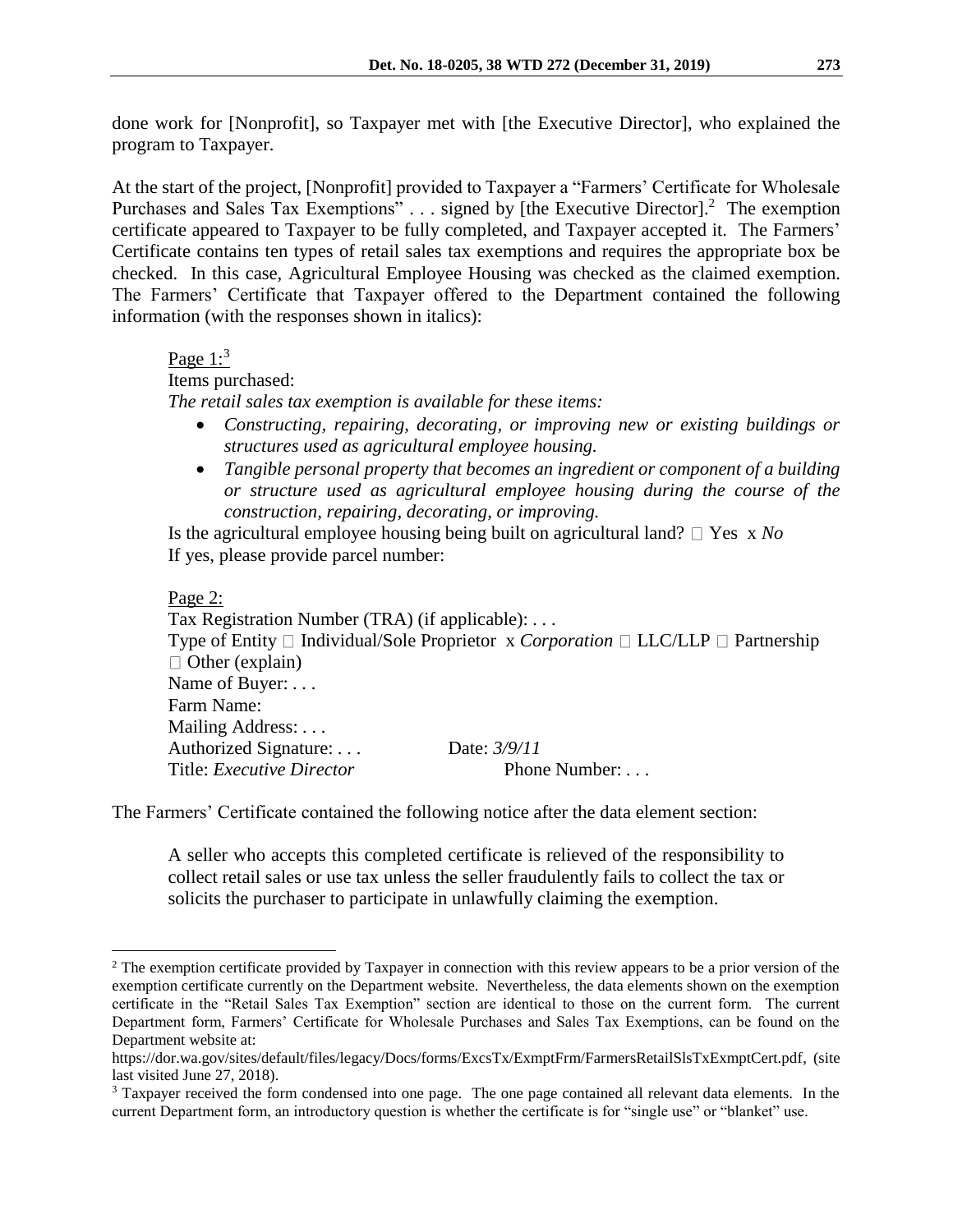# *Seller must retain a copy of the certificate.*  **Do not send to the Department of Revenue.**

(Emphasis in original.)

 $\overline{a}$ 

As all fields that were applicable to the project appeared to be completed, Taxpayer accepted the exemption certificate and did not charge [Nonprofit] sales tax[, except for an inadvertent charge of \$ . . . ,] on the construction of the two homes. . . . [Nonprofit] paid this amount . . . to Taxpayer, and Taxpayer failed to remit this amount to the Department.

The Department audited Taxpayer's records for the period of January 1, 2014, through June 30, 2017 (audit period). A supervisory conference was held on August 1, 2017, at the Department's . . . field office. After the conference, the Department's Audit Division (Audit) sent Taxpayer a letter, also dated August 1, 2017, advising Taxpayer of its final decision. In this letter, the Department wrote in part,

Invoices charged to [Nonprofit] had retail sales tax charged, although at a small rate of .0012. [Nonprofit] paid the sales tax to [Taxpayer]. The auditor noted that sales tax had been charged, but at the wrong rate. As a result, the Auditor disallowed the exemption from retail sales tax on these two projects. The customer, [Nonprofit], later provided an Agricultural Employee Housing Exemption Certificate.

The letter then continued with no discussion of the exemption certificate. Rather, the letter only analyzed [Nonprofit's] eligibility for the exemption under RCW 82.08.02745. The letter in conclusion states that because [Nonprofit] did not qualify for the exemption, Taxpayer owes sales tax on the [Nonprofit] projects.<sup>4</sup> Based on its audit findings, on August 18, 2017, Audit issued an assessment for  $\$\dots$ <sup>5</sup>

Taxpayer timely sought administrative review of the assessment and filed a petition dated August 12, 2017. On October 18, 2017, Taxpayer submitted additional documentation to the Department. Included was a second Department exemption certificate, titled "Agricultural Employee Housing Exemption Certificate<sup>16</sup> dated July 12, 2017, and signed by the current Executive Director of [Nonprofit]. All fields are completed on this exemption certificate.

#### ANALYSIS

Washington imposes retail sales tax on each retail sale in this state unless an exemption applies. RCW 82.08.020. The term "retail sale" includes services rendered in respect to the construction, improvement, or repair of new or existing buildings or other structures, under, upon, or above real

<sup>4</sup> The Department has determined that [Nonprofit] does not qualify for the exemption found in RCW 82.08.02745.

<sup>&</sup>lt;sup>5</sup> The assessment, Document No. . . ., consisted of \$ . . . of retail sales tax, a credit of \$ . . . of retailing B&O tax, \$ . . . of wholesaling B&O tax,  $\$\dots$  of service and other activities B&O tax,  $\$\dots$  of use tax and/or deferred sales tax, and \$ . . . of interest.

<sup>6</sup> The current Department form, Agricultural Employee Housing Exemption Certificate, can be found at https://dor.wa.gov/legacy/Docs/forms/ExcsTx/ExmptFrm/AgriculturalEmpHsngExmptCert.pdf, and contains data elements that are the same as the data elements captured in the 2011 exemption certificate provided by Taxpayer. (Site last visited June 29, 2018.)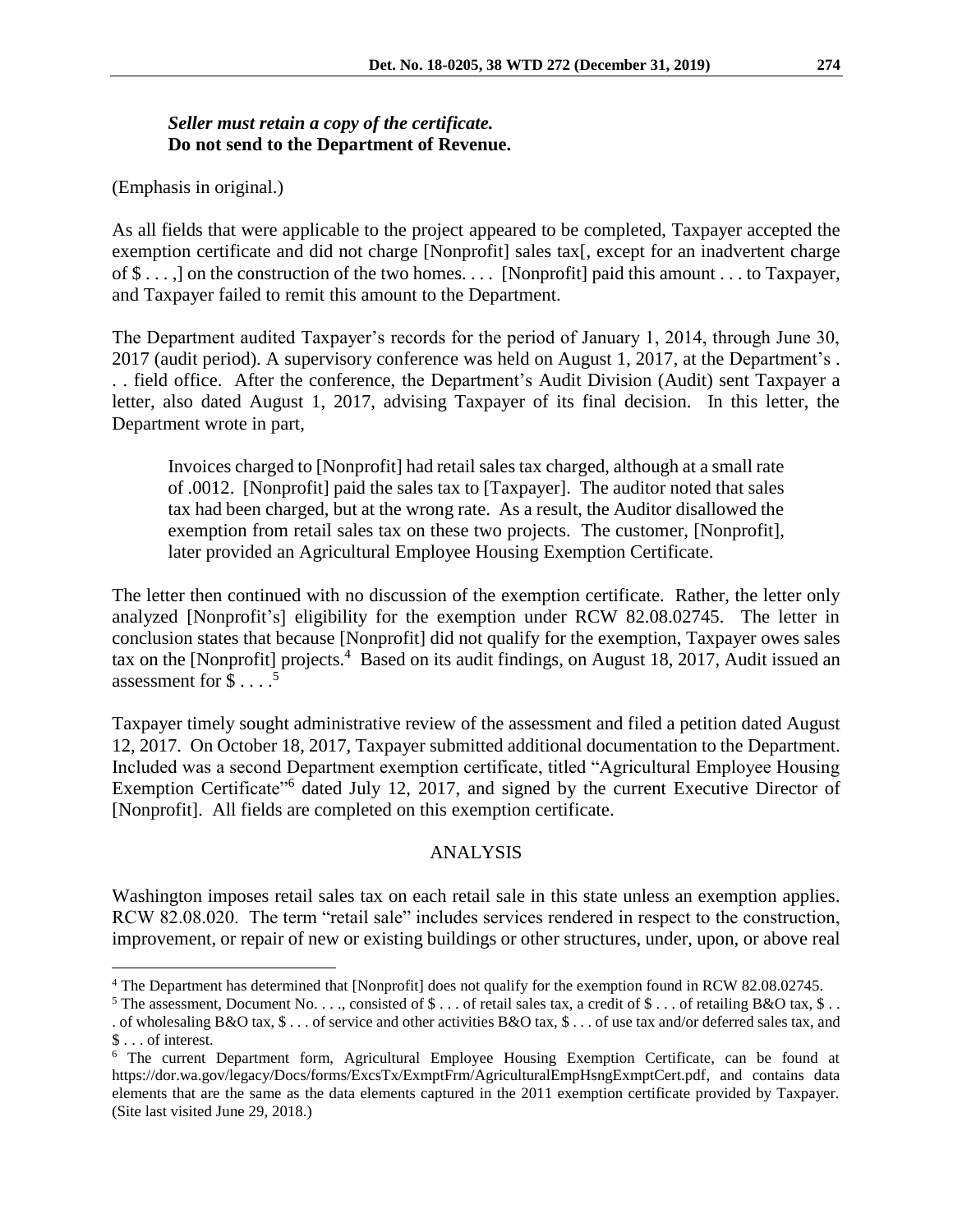property of or for consumers. RCW 82.04.050(2)(b). The retail sales tax rate is applied to the selling price of each retail sale. RCW 82.08.020(1).

Retail sales tax is considered a debt from the buyer to the seller. RCW 82.08.050(8). "Where a buyer has failed to pay to the seller the tax imposed by this chapter and the seller has not paid the amount of the tax to the department, the department may, in its discretion, proceed directly against the buyer for collection of the tax." RCW 82.08.050(10).

1. Taxpayer's acceptance of an Agricultural Employee Housing Exemption Certificate from [Nonprofit] relieves it of personal liability for uncollected retail sales tax under RCW 82.08.050(7)(b).

RCW 82.08.050(7)(a) relieves sellers from retail sales tax liability if they obtain a fully completed exemption certificate within ninety days subsequent to the date of sale. Even if a seller does not obtain an exemption certificate within ninety days of the sale, RCW 82.08.050(7)(b) allows the seller, within one hundred-twenty days after a Department request, to obtain a fully completed exemption certificate from the purchaser, if the certificate is taken in good faith. RCW 82.08.050(7) provides:

(a) Sellers are relieved from personal liability for the amount of tax if they obtain a fully completed exemption certificate or capture the relevant data elements required under the streamlined sales and use tax agreement within ninety days, or a longer period as may be provided by rule by the department, subsequent to the date of sale.

(b) If the seller has not obtained an exemption certificate or all relevant data elements required under the streamlined sales and use tax agreement within the period allowed subsequent to the date of sale, the seller may, within one hundred twenty days, or a longer period as may be provided by rule by the department, subsequent to a request for substantiation by the department, either prove that the transaction was not subject to tax by other means or obtain a fully completed exemption certificate from the purchaser, taken in good faith.

RCW 82.08.050(7). Thus, a taxpayer may prove the nontaxable nature of a transaction (using an exemption certificate or other means) within 90 days of the sale, 120 days of the Department's request, or a longer period as provided by Department rule. RCW 82.08.050(7).

Taxpayer accepted an exemption certificate for the cost to construct homes for [Nonprofit]. The exemption claimed is found in RCW 82.08.02745, which provides that retail sales tax "shall not apply to charges made for labor and services rendered by any person in respect to the constructing, repairing, decorating, or improving of new or existing buildings or other structures used as agricultural employee housing . . . ." RCW 82.08.02745(1).

The Department adopted WAC 458-20-262 (Rule 262) to implement RCW 82.08.02745. As a condition of the exemption, Rule  $262(3)(a)(iv)$  requires a buyer to provide the seller with an exemption certificate. Rule 262 provides: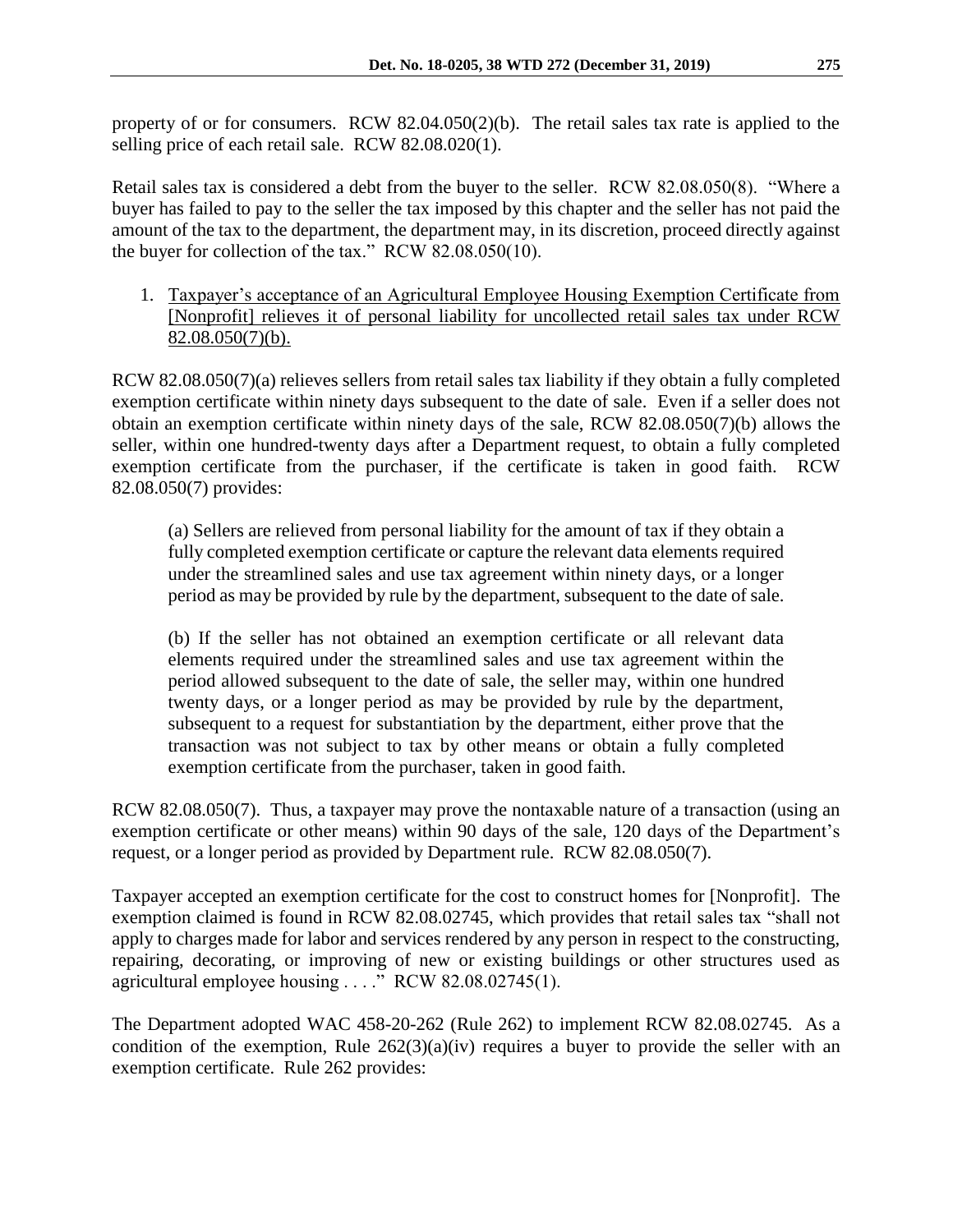As a condition for exemption, the seller must take from the buyer an exemption certificate completed by the buyer to document the exempt nature of the sale. This requirement may be satisfied by using the department of revenue's "**Farmers' Retail Sales Tax Exemption Certificate"** which can be found:

**. . . . .** 

(A) From the department's internet site at http://dor.wa.gov; (B) By calling taxpayer services at 1- 800-647-7706; or (C) By writing to: Taxpayer Services Washington State Department of Revenue P.O. Box 47478 Olympia, WA 98504-7478

The seller may accept a legible fax or duplicate copy of an original exemption certificate. In all cases, the exemption certificate must be retained by the seller for a period of at least five years. An exemption certificate may be provided for a single purchase or for multiple purchases over a period of time. If the certificate is provided for multiple purchases over a period of time, the certificate is valid for as long as the buyer and seller have a recurring business relationship. A "recurring business relationship" means at least one sale transaction within a period of twelve consecutive months. RCW 82.08.050(7)(c). Failure to comply with the provisions in this section may result in a denial of the exemption and the agricultural employer may be subject to use tax plus penalties and interest.

Rule  $262(3)(a)(iv)$ .

Taxpayer complied with RCW 82.08.050(7)(a) when it accepted the 2011 Farmers' Retail Sales Tax Exemption Certificate. All required data elements were captured. First, [Nonprofit] identified the retail sales tax exemption as Agricultural Employee Housing (number 7 on page 1 of the Department form). Second, [Nonprofit] identified the items purchased and indicated the employee housing was not being built on agricultural land. Third, all items were completed on page two of the Document form. Audit contends that because the date to the right of the signature block predates the project, the form is not "fully completed." There is no statutory support for this assertion.

Taxpayers have no statutory duty to investigate the validity of the exemption being claimed by the buyer, only to obtain a "fully completed" exemption form. Rule 262 does not place a burden of policing the acceptance of exemption certificates on the seller. Rule 262 simply provides that a seller take from the customer a completed exemption certificate. In disallowing the exemption certificate based on the fact that the buyer did not qualify for the exemption, the Audit Division has imposed upon the seller a burden to investigate and conclusively determine the buyer's